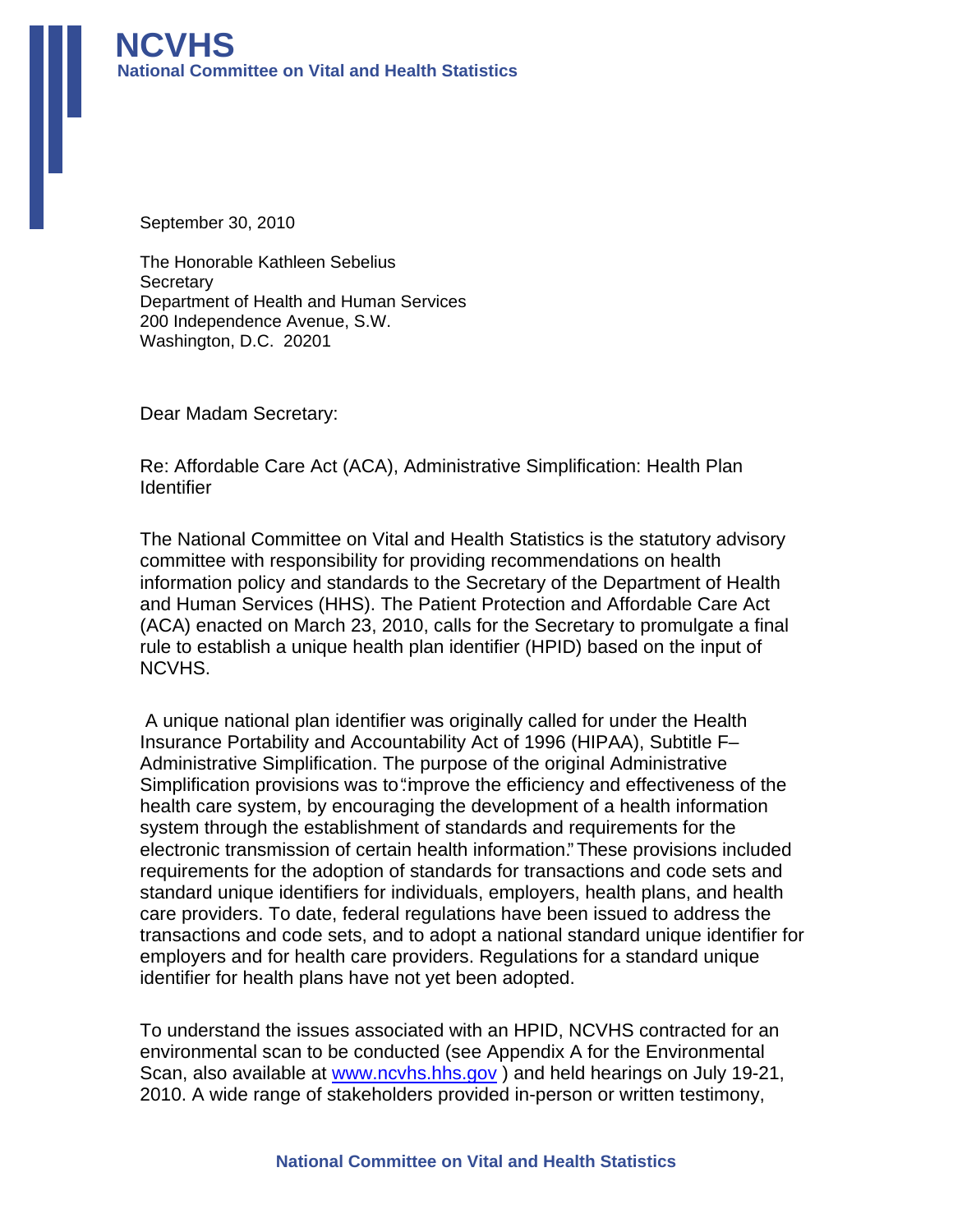including health plans, provider organizations, health care clearinghouses, pharmacy industry representatives, standards developers, professional associations, representatives of Federal and State public programs, the Workgroup on Electronic Data Interchange (WEDI), and individuals with specific HPID proposals. Testifiers described a number of key characteristics, features, uses and needs for an HPID, including being able to correctly route transactions; reduce the cost of managing financial and administrative information; improve the accuracy and timeliness of claims payment; and reduce dissatisfaction among providers and patients/members by improving communications with health plans and their intermediaries. While testifiers described their needs from different perspectives, all who stand to be impacted by the HPID observed it is important to ensure that the new identifier can be used in existing standard transactions. There was also consensus that the enumeration, maintenance, and use of the HPID be kept simple, but robust enough to achieve the desired impact and ensure a smooth transition.

Pertinent to the discussion of a unique health plan identifier is the definition of "health plan." The original HIPAA legislation (P.L. 104-191) and subsequent regulations (45 CFR Part 160.103) provide a definition for health plan. That definition includes references to entities responsible for payment of claims for health care services and to policies or contracts between an entity and individual specifying benefit coverage. In the context of health plan enumeration, this range exemplifies the multiplicity of purposes for health plan enumeration. At the most basic level, a provider needs to be able to identify the entity that should receive queries about an individual's eligibility for coverage, and the entity to which a request for payment should be sent; in other words, the entities that must be identified in a standard eligibility or claim transaction.

However, actual practice shows that health plans come in a variety of types, forms and arrangements through which they perform and deliver their services. These include health plan components that represent varying lines of business or market segments such as medical, dental, property and casualty; types of products or categories of insurance programs such as PPO, HMO, indemnity, Medicare Advantage, Medicaid; specific products such as PPO Gold or Medicare Supplemental products; and group plans or contracts specific to a group. The above listing is provided for illustrative purposes and does not constitute the whole, or even a recommended taxonomy on what is to be enumerated. There is no gold standard definition for a health plan that can guide an enumeration process—and who or what needs to be numbered.

In today's market, a variety of administrative and processing intermediaries assist in the performance of financial and administrative transactions. These include, for example, rental networks that provide access to defined provider networks; benefits managers; third party administrative service providers, repricers and others. These intermediaries may not be health plans in the traditional sense, but they have evolved to fulfill roles of a health plan, and are relevant to the content and transmission of HIPAA transactions. These entities often need to be identified in the transaction for successful, efficient communication. Enumeration of these entities is important as they may be the actual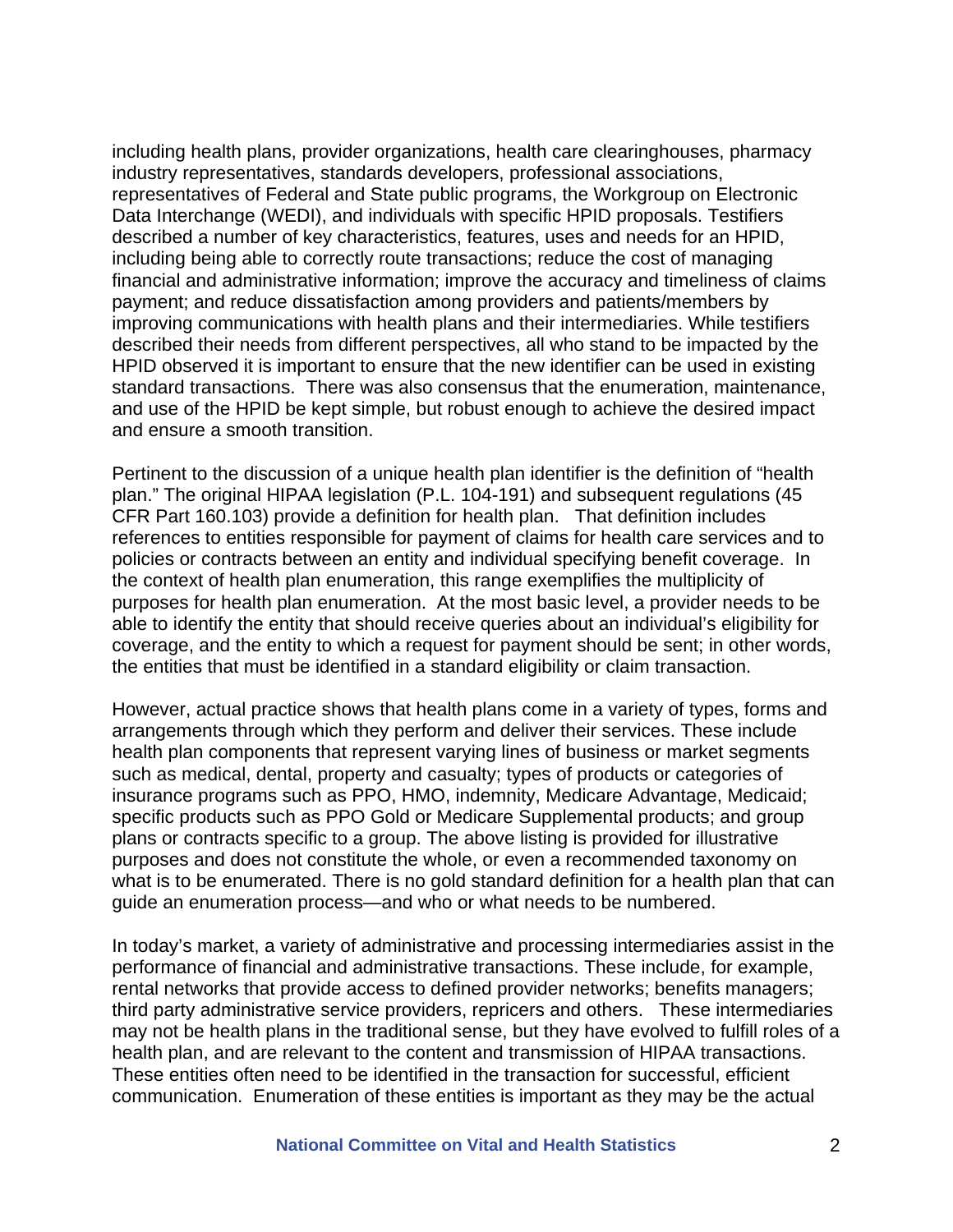recipients of provider queries or claims rather than the health insurance issuer or other entity ultimately responsible for payment.

The committee recognized that there are many other implications for a health plan identifier. For example, on a more complex level than described above for standard transactions, purchasers of health insurance may wish to monitor the performance of the issuers of products and policies using a unique identifier for those entities. Such monitoring, though not accomplished through the use of the HIPAA standard transactions, may be achieved in other ways using an identifier. The information might be analyzed by employers, public programs a health insurance exchange or by insurance commissioners.

With respect to its charge in the ACA, and based on the testimony (see Appendix B for list of testifiers and commenters), NCVHS has developed a set of nine observations and recommendations as input to the Secretary for adopting a standard national unique HPID. Observations and recommendations are provided on (1) definitions and entities eligible for enumeration with an HPID , (2) levels of enumeration, (3) the format and content of the HPID, (4) the directory database to support the HPID, (5) the pharmacy industry use of the HPID, (6) the implementation process and timing, (7) applicable testing of the HPID enumeration process, (8) use of the HPID on a health plan identification card, and (9) improving the use of standards and operating rules in support of HPID purposes:

1. **Observations for definitions and types of entities eligible for enumeration with an HPID:** While testifiers urged simplicity in the identifier, there was also urgency for assuring that appropriate products be enumerated such that applicable communications could be facilitated. In other words, a health plan may have one or more HPIDs – one for itself, and one for each of its products. Intermediaries would also be able to obtain their own HPID.

### **Recommendations – HHS should:**

- 1.1 clarify the definition of health plan as specified in the HIPAA regulations (45 CFR Part 160.103) for purposes of HPID eligibility and enumeration, including that property and casualty insurers and workers' compensation plans could be eligible for such enumeration even though they are not covered entities.
- 1.2 work with stakeholders to reach consensus on names and definitions for intermediary entities. Consider making these intermediary entities eligible to obtain an HPID where there is a clear use case for them to be enumerated.
- 1.3 request stakeholder input through groups such as Workgroup on Electronic Data Interchange (WEDI), America's Health Insurance Plans (AHIP), National Association of Insurance Commissioners (NAIC), and the Designated Standards Maintenance Organizations (DSMO) Committee for definitions of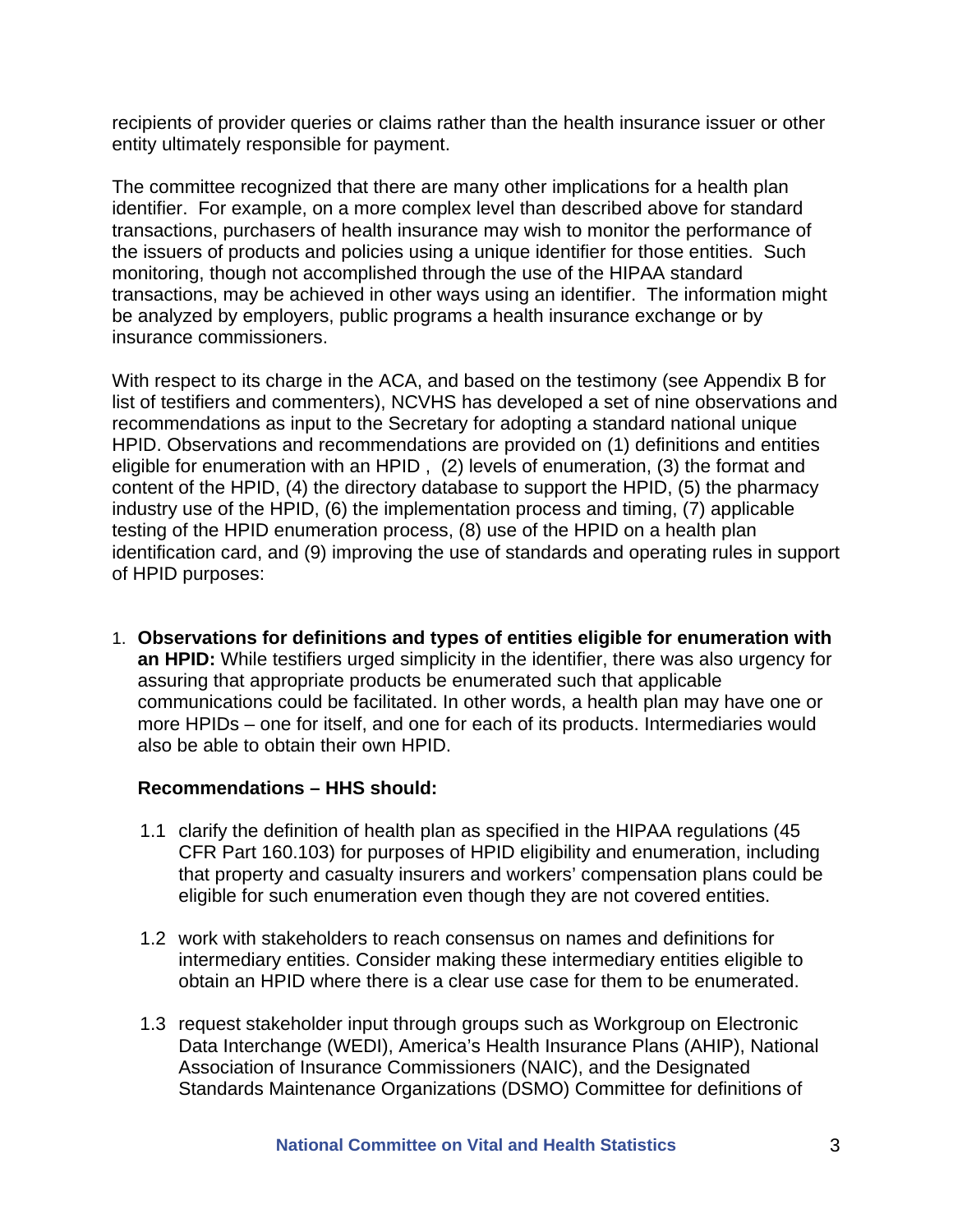products to be used in plan enumeration by October 31, 2010 (or other date as feasible by CMS).

- 1.4 collaborate across Federal agencies and departments to develop or identify consensus definitions affecting the identification of health plans, including Indian Health Service (IHS), Department of Veterans Affairs (VA), Department of Defense (DoD), and the Federal Employee Health Benefit Program (FEHBP).
- 1.5 coordinate, to the maximum extent feasible, the development and implementation of the HPID with other plan related requirements in the Affordable Care Act, including, for example, the consumer health insurance web portal, the health insurance exchanges and the regulatory requirements for health plans.
- 2. **Observations relating to levels of entity enumeration:** The NCVHS observes that the HPID should fulfill the original intent of HIPAA to improve the efficiency of the health care system by adopting standards for electronic exchange of health information. As such, the HPID enumeration process needs to ensure that the right entities (including at least the transaction recipient, administrator, and financially responsible party) are enumerated. Several years ago, CMS defined the National Payer ID, pre-HIPAA, as "a system for uniquely identifying all organizations that pay for health care services;" noting this was also known as Heath Plan ID, or Plan ID. At that time, there was much discussion about the value of using plan product information, such as the levels of indemnity, PPO or HMO coverage – high, low, silver, gold, etc. These terms may still have relevance in the enumeration process to be developed by HHS.

### **Recommendations – HHS should:**

- 2.1 initially enumerate all health plan legal entities as defined in the HIPAA legislation and further clarified in regulations at 45 CFR §160.103.
- 2.2 determine at what level, including product (benefit package) level or other categorization, a health plan should also be enumerated, using input from stakeholders, and identify these in regulation.
- **3. Observations for format and content of HPID**: The NCVHS heard testimony from a wide range of potential users of an HPID. The health plan community encouraged the concept of a simple number, citing that industry had learned from the NPI experience how there were other ways to acquire needed information about providers other than through an identifier with embedded intelligence. The provider community is primarily interested in getting information needed to appropriately direct transactions, communicate with applicable entities, match payments to fee schedules, verify an individual's eligibility for health care services, and assist individuals in understanding their costs associated with the health care services to be received. While a few testifiers suggested some value of having embedded intelligence in the HPID, discussions during the hearings revealed that the desire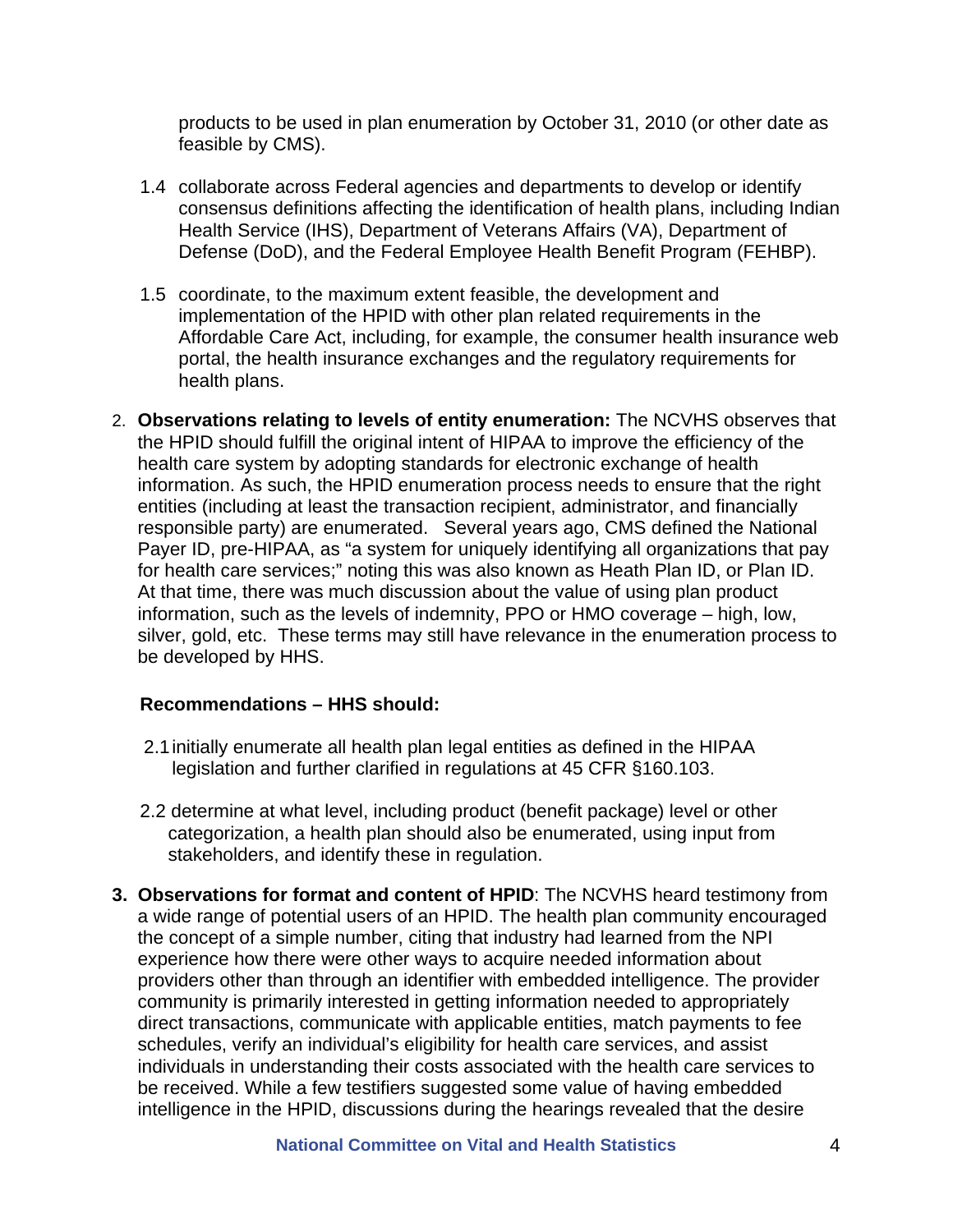was for easy access to information – however that may occur. It was recognized that embedding intelligence in a HPID may add complexity and cost to the industry for maintenance of the number and ultimately limit its use for currently unanticipated purposes.

## **Recommendations – HHS should:**

- 3.1 adopt an HPID that follows the ISO Standard 7812, with Luhn check-digit as the tenth digit.
- 3.2 adopt an HPID that contains no embedded intelligence.
- **4. Observations for the directory database to support the HPID enumeration system and process**: As any enumeration process will require collection of information associated with who or what has been identified, a directory database will be necessary to support information on entity demographics and other relevant identifying facts. The extent to which the database contains additional information useful in identifying entities associated with each plan, provider contract, etc. is subject to (1) what entity level is enumerated, (2) the extent of burden to maintain the database, and (3) the reliability of the data over time. At a minimum, there should be rules associated with the database concerning who or what may be enumerated, the minimum required data to be expected from entities, what additional, optional data is to be collected, who may access the database, what data may be available to be accessed, the required frequency of updates, and other functions if any.

# **Recommendations – HHS should:**

- 4.1 establish an HPID enumeration system and process supported by a robust online directory database.
- 4.2 direct CMS to work with stakeholders including other federal agencies to identify the minimum necessary data elements for the directory database. Consideration should be given to including the Employer Identification Number (EIN), Taxpayer Identification Number (TIN), National Association of Insurance Commissioners (NAIC) identifier, Source of Payment Typology, and other identifiers that may assist in supporting the need to appropriately identify health plans in administrative transactions and in the updating, development and/or effective use of standards and operating rules. The database should be sufficiently flexible to enable additional information to be added initially at the discretion of the entity, and potentially in the future, as a requirement by HHS.
- 4.3 require the entity enumerated to maintain all information according to a published schedule of updates or more often as appropriate, to maintain accuracy. If there are no changes at the time of a scheduled update, the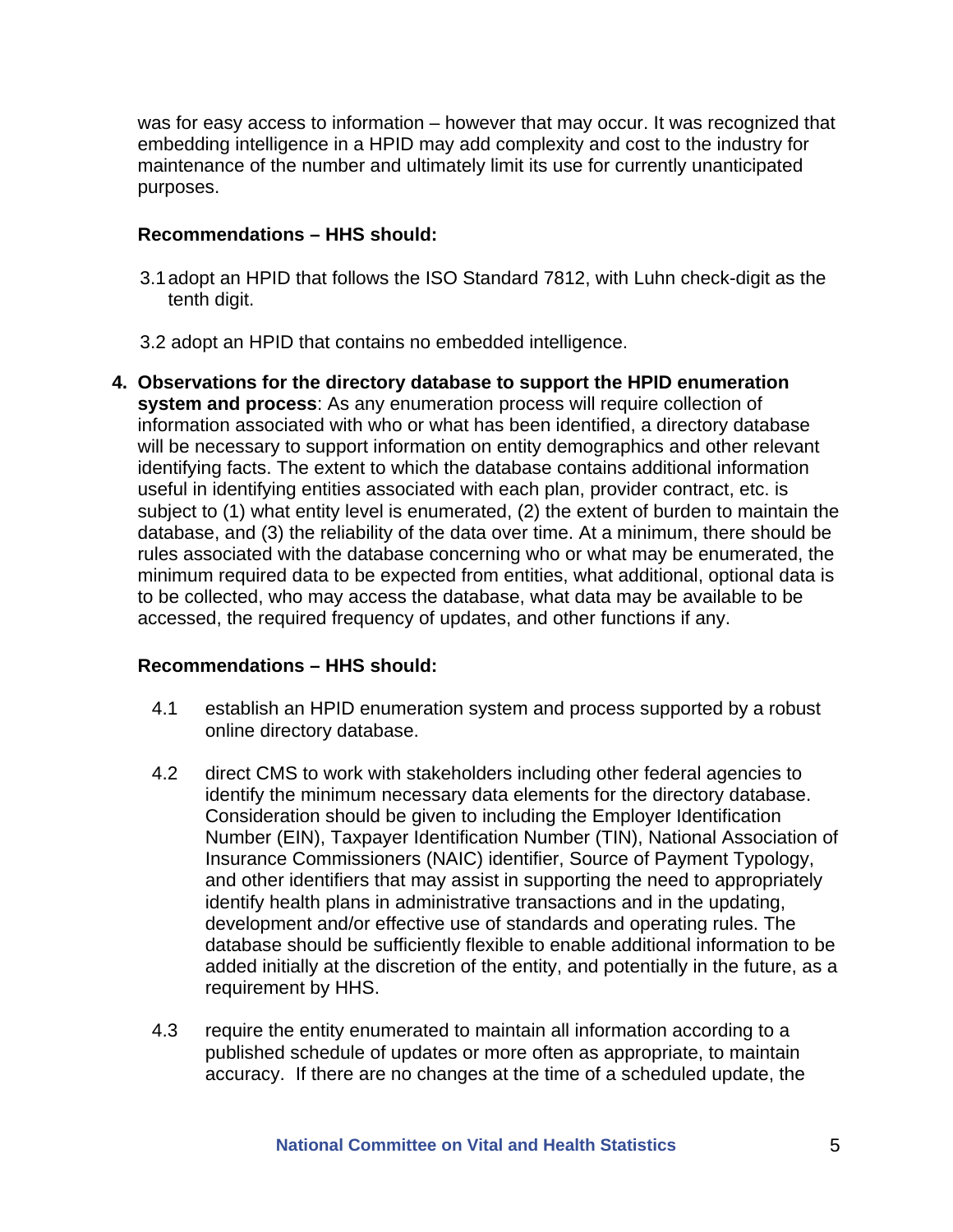date information was validated should signify that the entity has reviewed and is confirming the data as being current.

- 4.4 make available appropriate information from the HPID directory database to support the efficient and accurate exchange of information.
- 4.5 consider, for the future, requiring that the HPID system enable electronic transactions with the directory database for users or their systems to obtain information and route transactions more efficiently and effectively.
- **5. Observations specific to retail pharmacy implementation of HPID**: NCVHS heard testimony that retail pharmacy transactions utilize the RxBIN/PCN identifier to facilitate their transaction processing and that changing to another identifier would significantly impact existing data flows in the retail pharmacy industry which are currently working very effectively. As such, the pharmacy industry requested an exemption from the requirement to only use HPID in retail pharmacy transaction because of the current success with the RxBIN/PCN identifiers for routing purposes.

#### **Recommendations – HHS should:**

- 5.1 not require the HPID to be used in place of the existing RxBIN/PCN identifier in retail pharmacy business and transactions.
- 5.2 require the use of HPID on the HIPAA-named standard transactions for retail pharmacy, where appropriately defined by industry through the ASC X12 and NCPDP processes.
- **6. Observations for implementation and timing:** Smooth transitioning to the HPID was raised during the hearings as critical to be addressed. This was identified as especially acute for Medicaid programs currently using the NAIC identifier and the need for a separate identifier for Medicaid subrogation purpose. NCVHS also heard testimony concerning interest in grandfathering some existing ISO identifiers, but determined that the confusion in the industry that might ensue could be worse than the level of effort to make the change.

Timing associated with industry compliance of the ASC X12 v5010 and NCPDP D.0 financial and administrative transactions was also identified as troublesome. Along with modifications to accommodate v5010 and D.0 of the HIPAA standards, adoption of the HPID will have an impact on systems. Plan and provider information systems will require updating including expansion of data fields to accommodate the HPID, and crosswalks between existing proprietary identifiers and the HPID. Clearinghouses and vendors will need to update their systems and create crosswalk identifiers. Health plans will need to retool their systems to accommodate the new HPID, determine entities to be enumerated, communicate their HPIDs to trading partners, and accept the new HPIDs as valid on the transactions they receive. The HPID will also impact information systems that involve HL7 standard protocols.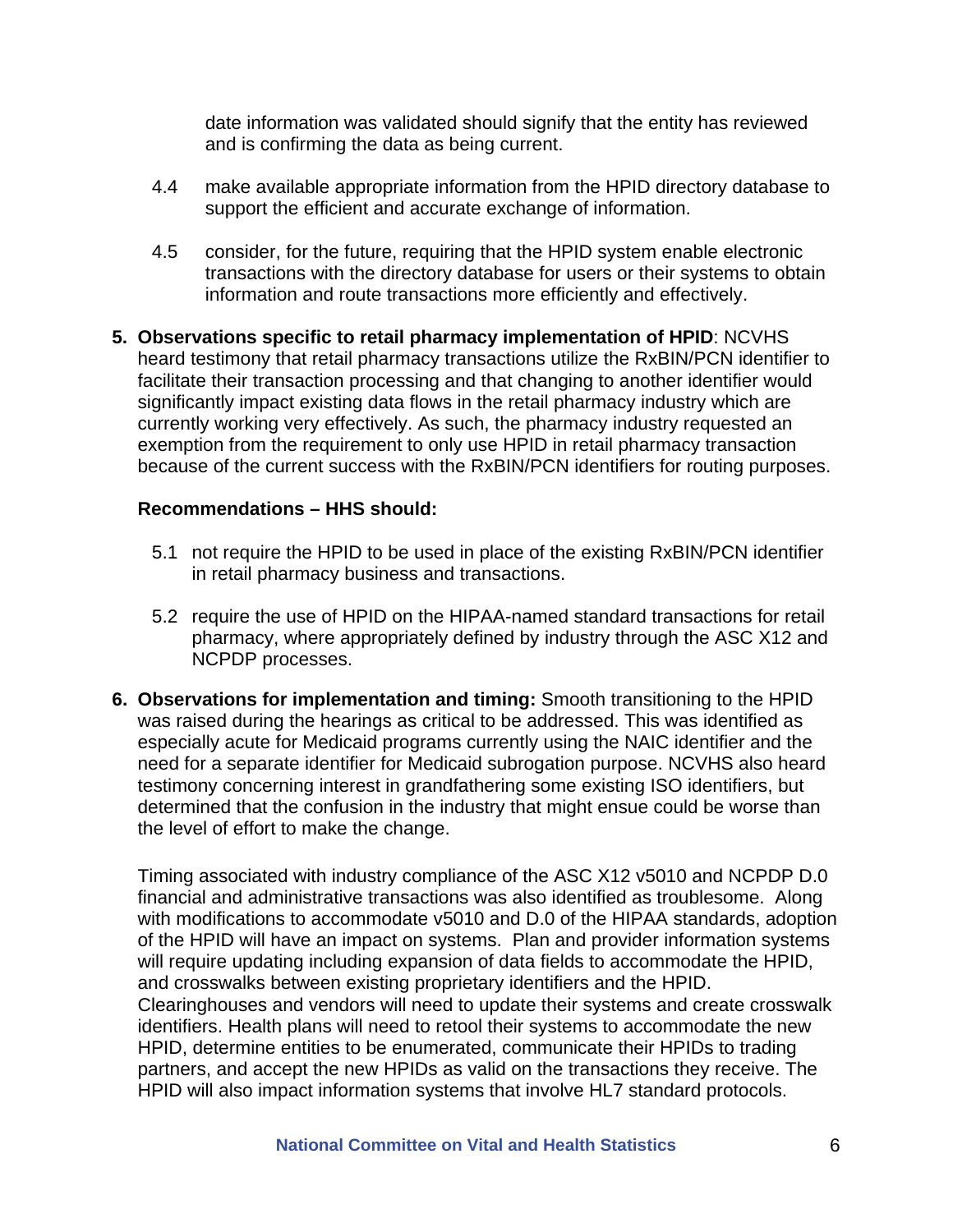Testimony from HL7 observed that it is likely that a new HPID may require changes to existing scheduling, registration, pre-admission, admission, and other information systems and their screens, work flow, and data elements collected, stored, displayed, and processed by those applications. Potentially tens of thousands of existing interfaces could be impacted by this change.

### **Recommendations – HHS should:**

- 6.1 consider that the effective date of October 1, 2012 be interpreted as the date to begin registering for an HPID. As such, subsequent phases should include time for enumeration and testing before a final implementation date when the HPID must be used in compliant transactions. This will ensure sufficient time for publication of the regulation and development of the enumeration system and process. Phases should include:
	- October 1, 2012 March 31, 2013: Enumeration
	- April 1, 2013 September 30, 2013: Testing
	- October 1, 2013: Implementation
- 6.2 describe in regulation the potential purposes and uses of the HPID, including its uses in standard transactions, potential uses for health information exchange, and others. While purposes should not be restricted, the initial focus should be on enumerating entities for use in the financial and administrative transactions required under HIPAA.
- 6.3 accommodate bulk enumeration of HPID as applicable.
- **7. Observations for testing:** Experience with the enumeration and adoption of the NPI has demonstrated that sufficient time must be allowed for testing, including the ability to conduct dual processing with both existing proprietary identifiers and the HPID.

#### **Recommendations – HHS should**

- 7.1 provide sufficient time and guidance for testing the HPID in transactions prior to use.
- 7.2 allow for a period during which dual use of legacy health plan identifiers and the new HPID is permitted in the transactions as appropriate.
- 8. **Observations for use of the HPID on a health plan identification card**: NCVHS acknowledges that there is significant usage of health plan identification cards in the industry today. There is an implementation guide for identification cards available from NCPDP (for pharmacy cards) and a recommended implementation guide for medical cards created by WEDI. Additionally, there is strong support for using the HPID in these health plan identification cards.